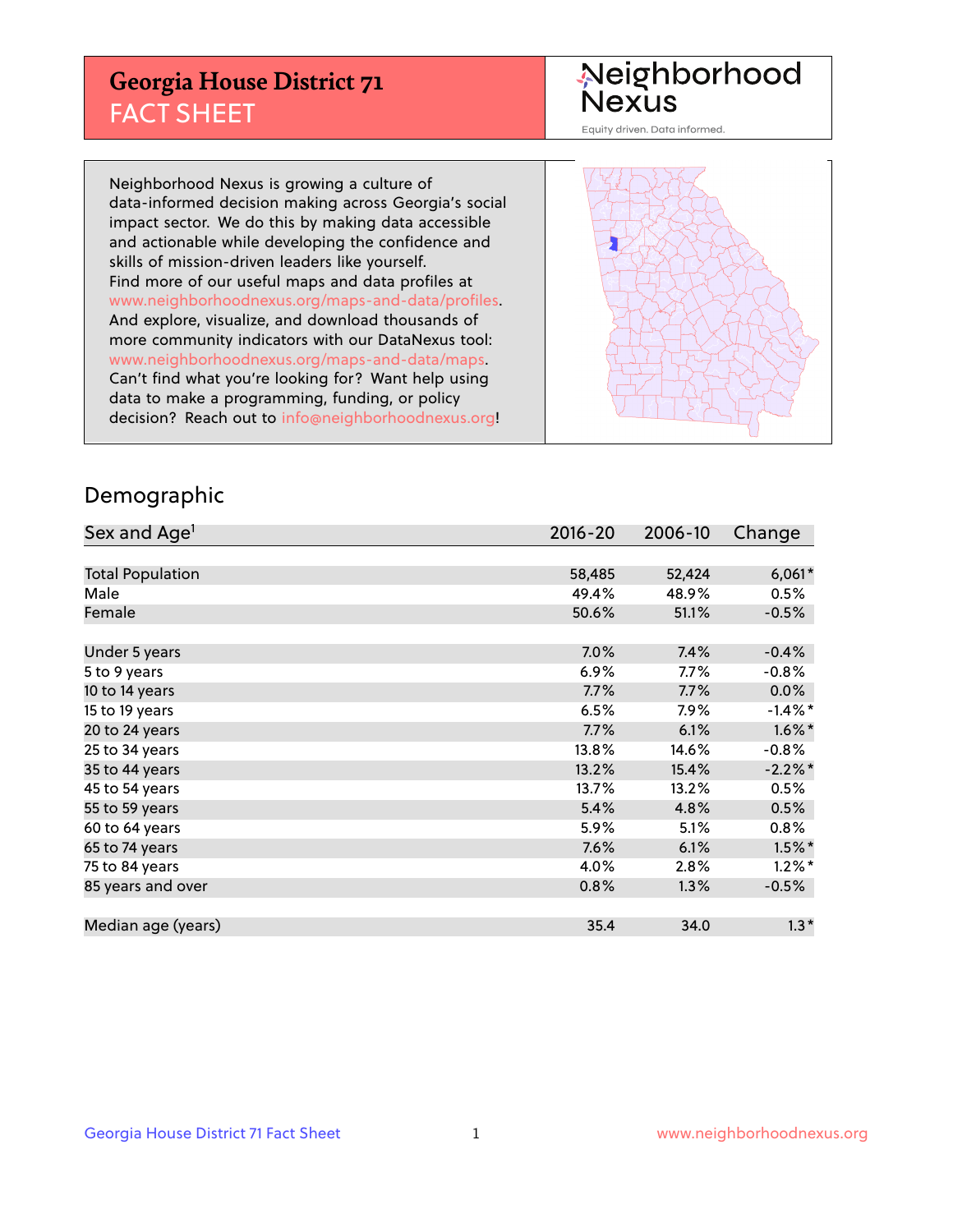## Demographic, continued...

| Race <sup>2</sup>                                            | $2016 - 20$ | 2006-10 | Change     |
|--------------------------------------------------------------|-------------|---------|------------|
| <b>Total population</b>                                      | 58,485      | 52,424  | $6,061*$   |
| One race                                                     | 96.3%       | 98.4%   | $-2.2\%$ * |
| White                                                        | 71.5%       | 77.9%   | $-6.4\%$ * |
| <b>Black or African American</b>                             | 21.1%       | 18.5%   | 2.6%       |
| American Indian and Alaska Native                            | 0.5%        | 0.1%    | 0.4%       |
| Asian                                                        | 0.8%        | 0.9%    | $-0.1%$    |
| Native Hawaiian and Other Pacific Islander                   | 0.1%        | 0.0%    | 0.1%       |
| Some other race                                              | 2.2%        | 1.0%    | $1.2\%$ *  |
| Two or more races                                            | 3.7%        | 1.6%    | $2.2\%$ *  |
| Race alone or in combination with other race(s) <sup>3</sup> | $2016 - 20$ | 2006-10 | Change     |
| Total population                                             | 58,485      | 52,424  | $6,061*$   |
| White                                                        | 75.0%       | 79.3%   | $-4.3%$ *  |
| <b>Black or African American</b>                             | 22.1%       | 19.4%   | $2.7\%$ *  |
| American Indian and Alaska Native                            | 0.7%        | 0.8%    | $-0.1%$    |
| Asian                                                        | 1.3%        | 1.1%    | 0.2%       |
| Native Hawaiian and Other Pacific Islander                   | 0.3%        | 0.0%    | 0.3%       |
| Some other race                                              | 4.3%        | 1.1%    | $3.2\%$ *  |
| Hispanic or Latino and Race <sup>4</sup>                     | $2016 - 20$ | 2006-10 | Change     |
| Total population                                             | 58,485      | 52,424  | $6,061*$   |
| Hispanic or Latino (of any race)                             | 7.0%        | 4.2%    | $2.7\%$ *  |
| Not Hispanic or Latino                                       | 93.0%       | 95.8%   | $-2.7\%$ * |
| White alone                                                  | 68.0%       | 74.7%   | $-6.7%$ *  |
| Black or African American alone                              | 20.9%       | 18.4%   | 2.4%       |
| American Indian and Alaska Native alone                      | 0.3%        | 0.1%    | 0.2%       |
| Asian alone                                                  | 0.8%        | 0.9%    | $-0.1%$    |
| Native Hawaiian and Other Pacific Islander alone             | 0.1%        | 0.0%    | 0.1%       |
| Some other race alone                                        | 1.2%        | 0.2%    | $1.0\%$ *  |
| Two or more races                                            | 1.7%        | 1.4%    | 0.2%       |
| U.S. Citizenship Status <sup>5</sup>                         | $2016 - 20$ | 2006-10 | Change     |
|                                                              |             |         |            |
| Foreign-born population                                      | 2,601       | 1,773   | 829*       |
| Naturalized U.S. citizen                                     | 35.0%       | 32.0%   | 3.0%       |
| Not a U.S. citizen                                           | 65.0%       | 68.0%   | $-3.0%$    |
| Citizen, Voting Age Population <sup>6</sup>                  | 2016-20     | 2006-10 | Change     |
| Citizen, 18 and over population                              | 41,867      | 37,202  | 4,666*     |
| Male                                                         | 48.0%       | 47.8%   | 0.2%       |
| Female                                                       | 52.0%       | 52.2%   | $-0.2%$    |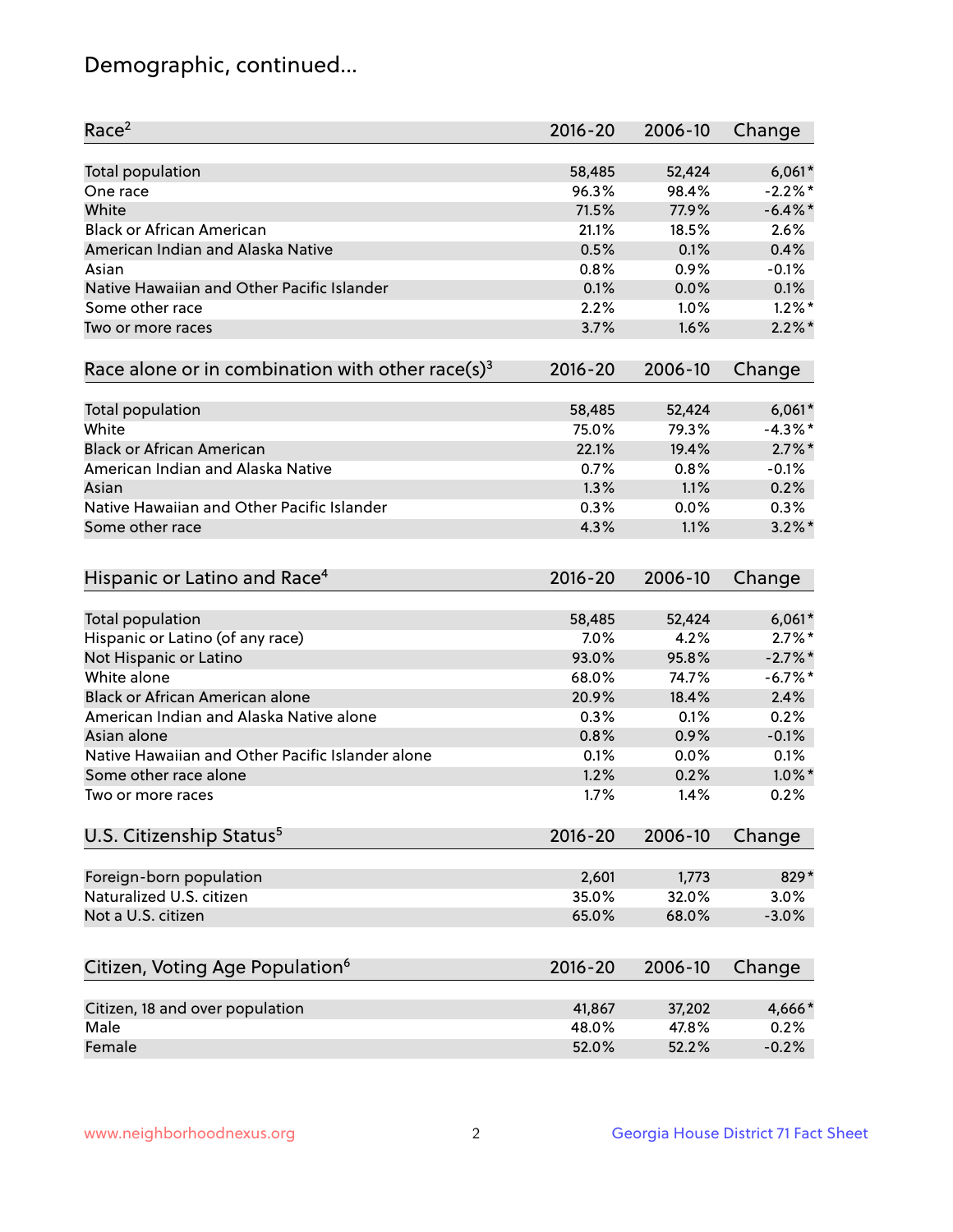#### Economic

| Income <sup>7</sup>                                 | $2016 - 20$ | 2006-10 | Change     |
|-----------------------------------------------------|-------------|---------|------------|
|                                                     |             |         |            |
| All households                                      | 20,868      | 18,939  | $1,928*$   |
| Less than \$10,000                                  | 5.9%        | 8.2%    | $-2.3\%$ * |
| \$10,000 to \$14,999                                | 2.4%        | 4.8%    | $-2.4\%$ * |
| \$15,000 to \$24,999                                | 8.4%        | 11.1%   | $-2.7%$ *  |
| \$25,000 to \$34,999                                | 8.4%        | 10.3%   | $-1.9%$    |
| \$35,000 to \$49,999                                | 14.3%       | 15.2%   | $-0.9%$    |
| \$50,000 to \$74,999                                | 19.5%       | 23.3%   | $-3.8\%$ * |
| \$75,000 to \$99,999                                | 17.7%       | 14.0%   | $3.7\%$ *  |
| \$100,000 to \$149,999                              | 15.4%       | 9.5%    | 5.9%*      |
| \$150,000 to \$199,999                              | 4.9%        | 2.3%    | $2.6\%$ *  |
| \$200,000 or more                                   | 3.0%        | 1.2%    | $1.8\%$ *  |
| Median household income (dollars)                   | 63,384      | 50,375  | 13,008*    |
| Mean household income (dollars)                     | 73,798      | 58,277  | 15,521*    |
| With earnings                                       | 79.1%       | 80.1%   | $-1.0%$    |
| Mean earnings (dollars)                             | 75,788      | 59,896  | 15,892*    |
| <b>With Social Security</b>                         | 29.9%       | 27.0%   | $2.8\%$ *  |
| Mean Social Security income (dollars)               | 18,349      | 15,111  | $3,238*$   |
| With retirement income                              | 17.2%       | 14.4%   | $2.8\%$ *  |
| Mean retirement income (dollars)                    | 25,698      | 18,988  | $6,710*$   |
| With Supplemental Security Income                   | 6.6%        | 4.4%    | $2.2\%$ *  |
| Mean Supplemental Security Income (dollars)         | 10,029      | 7,895   | $2,133*$   |
| With cash public assistance income                  | 2.7%        | 2.1%    | 0.6%       |
| Mean cash public assistance income (dollars)        | 2,076       | 2,419   | $-343$     |
| With Food Stamp/SNAP benefits in the past 12 months | 14.5%       | 11.7%   | $2.8\%$ *  |
|                                                     |             |         |            |
| Families                                            | 15,461      | 13,989  | $1,472*$   |
| Less than \$10,000                                  | 3.1%        | $7.2\%$ | $-4.1\%$ * |
| \$10,000 to \$14,999                                | 2.5%        | 2.3%    | 0.2%       |
| \$15,000 to \$24,999                                | 6.8%        | 9.1%    | $-2.3%$    |
| \$25,000 to \$34,999                                | 7.3%        | 9.8%    | $-2.5%$    |
| \$35,000 to \$49,999                                | 14.5%       | 14.2%   | 0.3%       |
| \$50,000 to \$74,999                                | 17.1%       | 25.3%   | $-8.2\%$ * |
| \$75,000 to \$99,999                                | 20.5%       | 16.2%   | $4.3\%$ *  |
| \$100,000 to \$149,999                              | 19.0%       | 11.7%   | $7.3\%$ *  |
| \$150,000 to \$199,999                              | 5.9%        | 2.6%    | $3.4\%$ *  |
| \$200,000 or more                                   | 3.3%        | 1.5%    | $1.7\%$ *  |
| Median family income (dollars)                      | 73,031      | 56,675  | 16,356*    |
| Mean family income (dollars)                        | 80,477      | 63,966  | 16,512*    |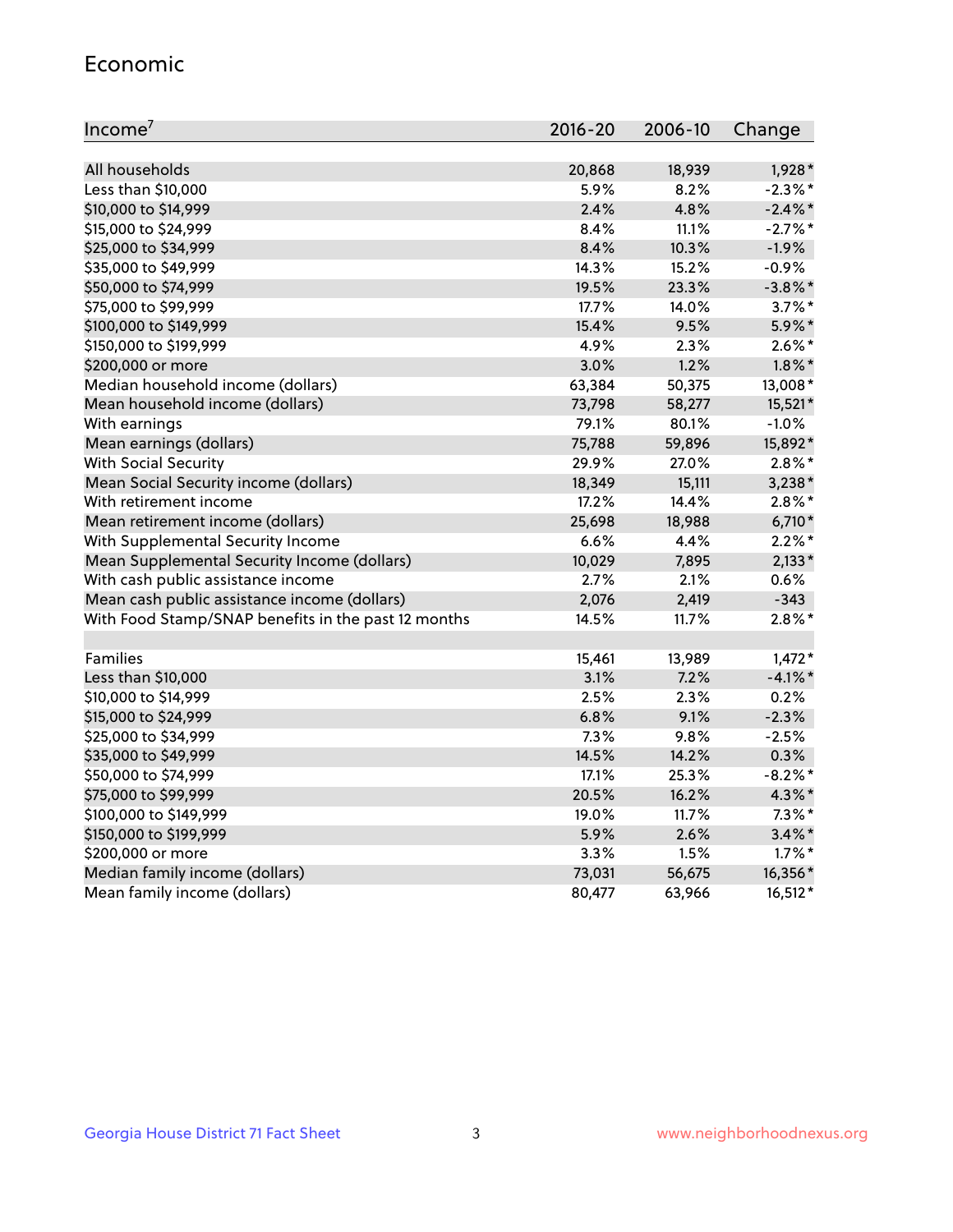## Economic, continued...

| Income, continued <sup>8</sup>                                        | $2016 - 20$ | 2006-10 | Change           |
|-----------------------------------------------------------------------|-------------|---------|------------------|
|                                                                       |             |         |                  |
| Nonfamily households                                                  | 5,407       | 4,950   | 456              |
| Median nonfamily income (dollars)                                     | 40,287      | 29,918  | 10,368*          |
| Mean nonfamily income (dollars)                                       | 42,413      | 38,606  | 3,807            |
| Median earnings for workers (dollars)                                 | 35,258      | 28,943  | $6,315*$         |
| Median earnings for male full-time, year-round workers                | 48,288      | 43,391  | 4,897*           |
| (dollars)                                                             |             |         |                  |
| Median earnings for female full-time, year-round workers<br>(dollars) | 38,597      | 34,332  | 4,265*           |
| Per capita income (dollars)                                           | 27,464      | 21,268  | $6,196*$         |
|                                                                       |             |         |                  |
| Families and People Below Poverty Level <sup>9</sup>                  | 2016-20     | 2006-10 | Change           |
|                                                                       |             |         |                  |
| <b>All families</b>                                                   | 10.4%       | 11.9%   | $-1.6%$          |
| With related children under 18 years                                  | 15.5%       | 17.5%   | $-1.9%$          |
| With related children under 5 years only                              | 12.1%       | 19.4%   | $-7.4%$          |
| Married couple families                                               | 6.1%        | 4.8%    | 1.4%             |
| With related children under 18 years                                  | 10.2%       | 5.5%    | 4.7%             |
| With related children under 5 years only                              | 1.1%        | 9.7%    | $-8.6%$          |
| Families with female householder, no husband present                  | 17.2%       | 40.6%   | $-23.5%$ *       |
| With related children under 18 years                                  | 22.8%       | 46.4%   | $-23.6\%$ *      |
| With related children under 5 years only                              | 16.7%       | 44.6%   | $-27.9%$         |
| All people                                                            | 12.7%       | 14.6%   | $-1.8%$          |
| Under 18 years                                                        | 17.1%       | 19.8%   | $-2.7%$          |
| Related children under 18 years                                       | 17.1%       | 19.7%   | $-2.5%$          |
| Related children under 5 years                                        | 14.0%       | 23.8%   | $-9.8%$          |
| Related children 5 to 17 years                                        | 18.3%       | 18.1%   | 0.2%             |
| 18 years and over                                                     | 11.2%       | 12.6%   | $-1.4%$          |
| 18 to 64 years                                                        | 11.2%       | 12.5%   | $-1.3%$          |
| 65 years and over                                                     | 11.5%       | 13.5%   | $-2.1%$          |
| People in families                                                    | 11.7%       | 12.5%   | $-0.9%$          |
| Unrelated individuals 15 years and over                               |             |         |                  |
|                                                                       | 18.9%       | 27.3%   | $-8.3\%$ *       |
| Non-Hispanic white people                                             | 11.1%       | 11.3%   | $-0.1%$          |
|                                                                       | 14.2%       | 25.9%   |                  |
| Black or African-American people                                      | 32.5%       | 12.4%   | $-11.7\%$ *      |
| Asian people                                                          | 19.6%       | 22.6%   | 20.1%<br>$-3.0%$ |
| Hispanic or Latino people                                             |             |         |                  |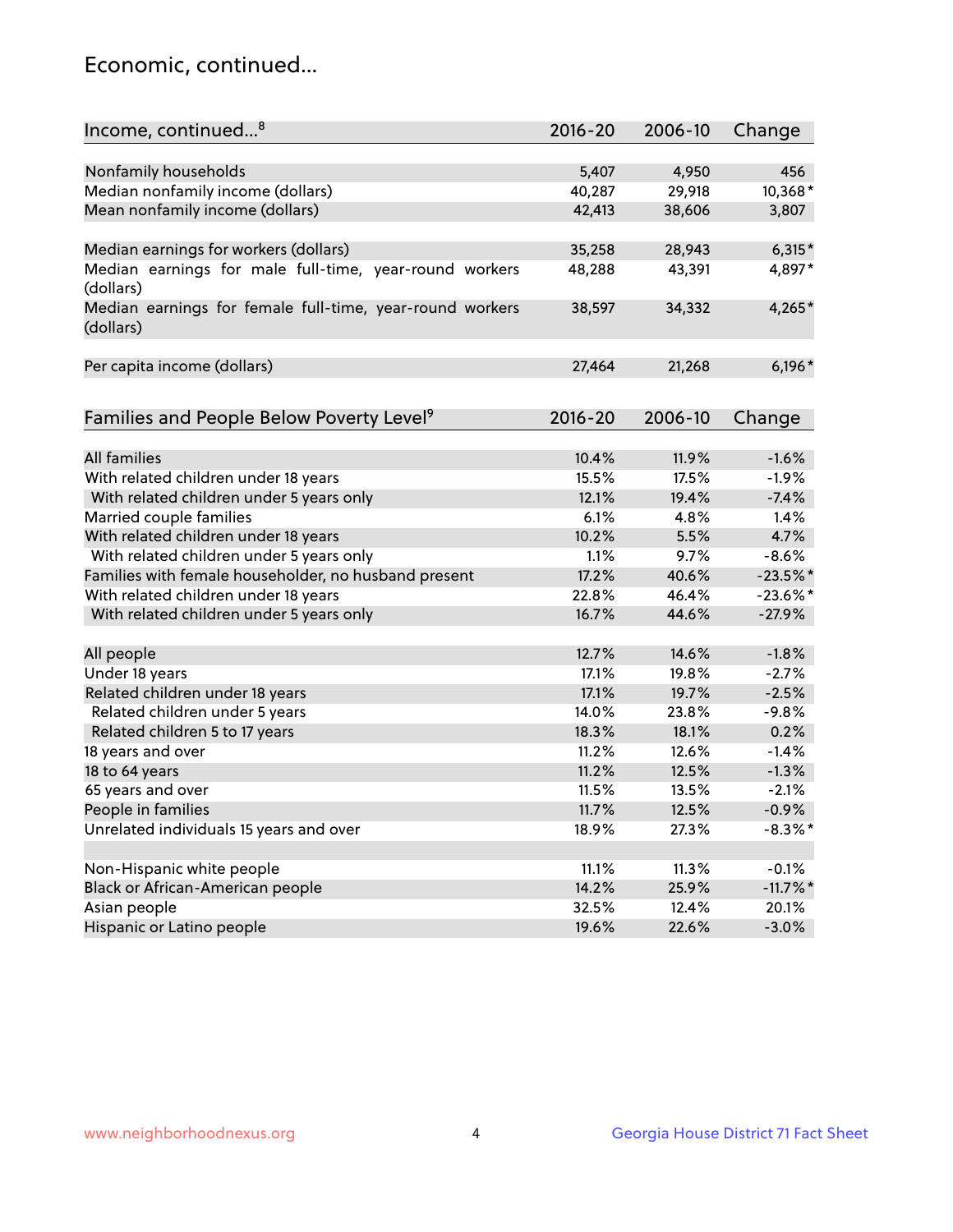## Employment

| Employment Status <sup>10</sup>                               | $2016 - 20$ | 2006-10 | Change     |
|---------------------------------------------------------------|-------------|---------|------------|
|                                                               |             |         |            |
| Population 16 years and over                                  | 45,027      | 39,715  | $5,312*$   |
| In labor force                                                | 65.6%       | 65.6%   | 0.1%       |
| Civilian labor force                                          | 65.5%       | 65.4%   | 0.1%       |
| Employed                                                      | 61.8%       | 59.1%   | 2.7%       |
| Unemployed                                                    | 3.7%        | 6.3%    | $-2.6%$    |
| <b>Armed Forces</b>                                           | 0.1%        | 0.1%    | $-0.0%$    |
| Not in labor force                                            | 34.4%       | 34.4%   | $-0.1%$    |
|                                                               |             |         |            |
| Civilian labor force                                          | 29,512      | 25,988  | $3,524*$   |
| <b>Unemployment Rate</b>                                      | 5.6%        | 9.7%    | $-4.0%$    |
| Females 16 years and over                                     | 23,202      | 20,719  | $2,483*$   |
| In labor force                                                | 60.3%       | 59.8%   | 0.5%       |
| Civilian labor force                                          | 60.3%       | 59.7%   | 0.5%       |
| Employed                                                      | 56.7%       | 54.0%   | 2.7%       |
|                                                               |             |         |            |
| Own children of the householder under 6 years                 | 4,939       | 4,465   | 474        |
| All parents in family in labor force                          | 70.9%       | 64.4%   | 6.5%       |
|                                                               |             |         |            |
| Own children of the householder 6 to 17 years                 | 9,226       | 8,893   | 333        |
| All parents in family in labor force                          | 68.7%       | 71.5%   | $-2.9%$    |
|                                                               |             |         |            |
| Industry <sup>11</sup>                                        | $2016 - 20$ | 2006-10 | Change     |
| Civilian employed population 16 years and over                | 27,846      | 23,480  | 4,366*     |
| Agriculture, forestry, fishing and hunting, and mining        | 0.8%        | 0.4%    | 0.4%       |
| Construction                                                  | 7.2%        | 9.4%    | $-2.2\%$ * |
| Manufacturing                                                 | 21.0%       | 15.1%   | 5.9%*      |
| Wholesale trade                                               | 4.0%        | 5.3%    | $-1.3%$    |
| Retail trade                                                  | 10.5%       | 12.8%   | $-2.3\%$ * |
| Transportation and warehousing, and utilities                 | 7.6%        | 7.0%    | 0.6%       |
| Information                                                   | 1.6%        | 1.4%    | 0.2%       |
| Finance and insurance, and real estate and rental and leasing | 4.2%        | 5.2%    | $-1.0%$    |
| Professional, scientific, and management, and administrative  | 8.2%        | 6.9%    | 1.3%       |
| and waste management services                                 |             |         |            |
| Educational services, and health care and social assistance   | 20.2%       | 18.5%   | 1.8%       |
| Arts, entertainment, and recreation, and accommodation and    | 7.5%        | 9.7%    | $-2.2%$    |
| food services                                                 |             |         |            |
| Other services, except public administration                  | 3.6%        | 4.2%    | $-0.6%$    |
| Public administration                                         | 3.7%        | 4.2%    | $-0.5%$    |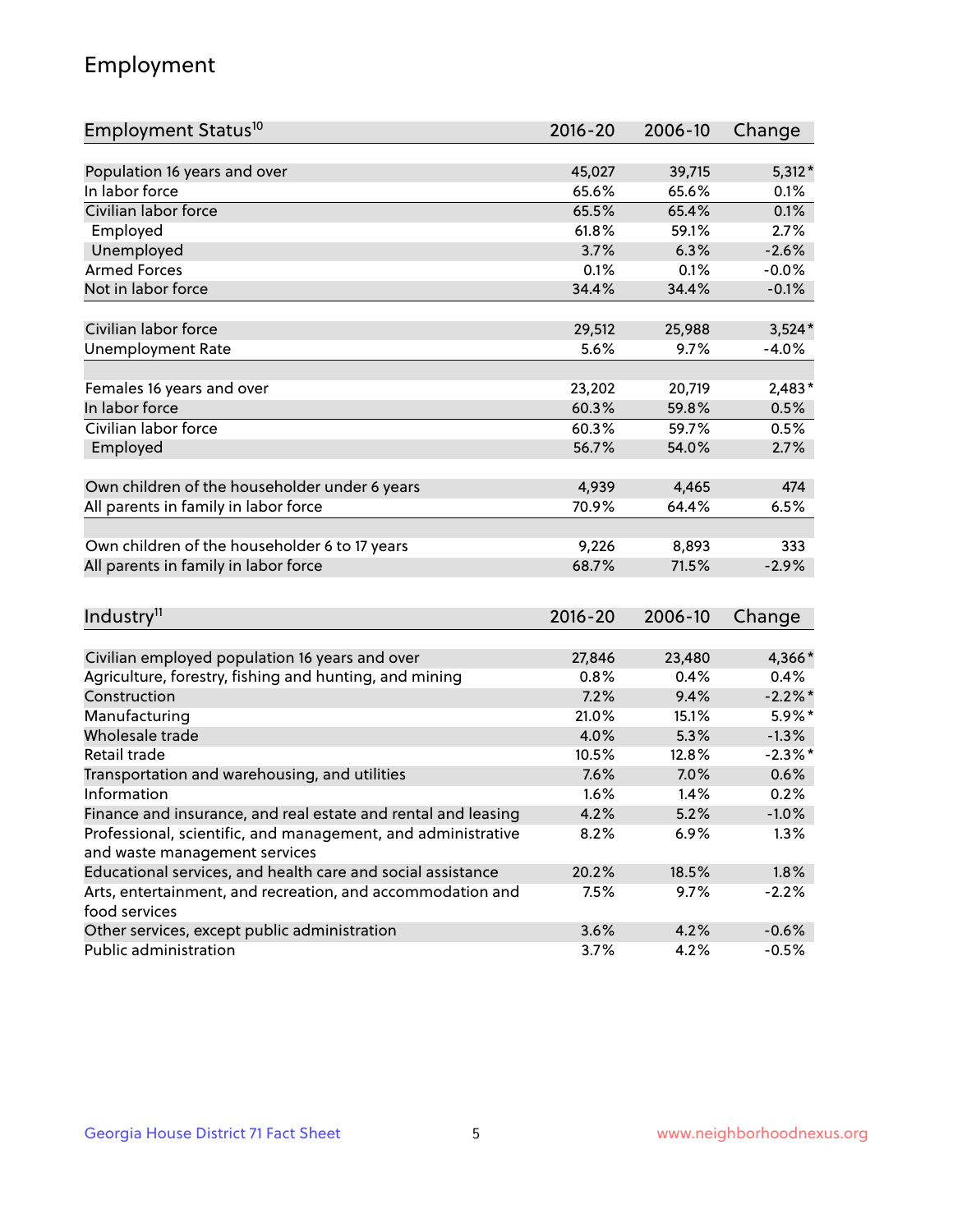## Employment, continued...

| Occupation <sup>12</sup>                                     | $2016 - 20$ | 2006-10 | Change     |
|--------------------------------------------------------------|-------------|---------|------------|
| Civilian employed population 16 years and over               | 27,846      | 23,480  | 4,366*     |
| Management, business, science, and arts occupations          | 31.0%       | 28.1%   | $2.9\%*$   |
| Service occupations                                          | 14.0%       | 16.5%   | $-2.5%$    |
| Sales and office occupations                                 | 22.1%       | 25.9%   | $-3.8\%$ * |
| resources,<br>and<br>maintenance<br>Natural<br>construction, | 10.9%       | 11.1%   | $-0.2%$    |
| occupations                                                  |             |         |            |
| Production, transportation, and material moving occupations  | 22.0%       | 18.3%   | $3.6\%$ *  |
| Class of Worker <sup>13</sup>                                | 2016-20     | 2006-10 | Change     |
|                                                              |             |         |            |
| Civilian employed population 16 years and over               | 27,846      | 23,480  | 4,366*     |
| Private wage and salary workers                              | 84.9%       | 78.6%   | $6.4\%$ *  |
| Government workers                                           | 11.0%       | 16.4%   | $-5.4\%$ * |
| Self-employed in own not incorporated business workers       | 3.9%        | 4.9%    | $-1.0%$    |
| Unpaid family workers                                        | 0.2%        | 0.1%    | 0.1%       |
| Job Flows <sup>14</sup>                                      | 2019        | 2010    | Change     |
|                                                              |             |         |            |
| Total Jobs in district                                       | 14,157      | 11,105  | 3,052      |
| Held by residents of district                                | 24.4%       | 24.6%   | $-0.2%$    |
| Held by non-residents of district                            | 75.6%       | 75.4%   | 0.2%       |
| Jobs by Industry Sector <sup>15</sup>                        | 2019        | 2010    | Change     |
| Total Jobs in district                                       | 14,157      | 11,105  | 3,052      |
|                                                              |             |         |            |
| Goods Producing sectors                                      | 19.1%       | 18.3%   | 0.7%       |
| Trade, Transportation, and Utilities sectors                 | 23.6%       | 24.5%   | $-0.8%$    |
| All Other Services sectors                                   | 57.3%       | 57.2%   | 0.1%       |
| Total Jobs in district held by district residents            | 3,452       | 2,732   | 720        |
| <b>Goods Producing sectors</b>                               | 19.0%       | 17.8%   | 1.3%       |
| Trade, Transportation, and Utilities sectors                 | 20.5%       | 19.7%   | 0.8%       |
| All Other Services sectors                                   | 60.5%       | 62.5%   | $-2.0%$    |
|                                                              |             |         |            |
| Jobs by Earnings <sup>16</sup>                               | 2019        | 2010    | Change     |
| Total Jobs in district                                       |             |         |            |
|                                                              | 14,157      | 11,105  | 3,052      |
| Jobs with earnings \$1250/month or less                      | 25.7%       | 30.3%   | $-4.6%$    |
| Jobs with earnings \$1251/month to \$3333/month              | 35.8%       | 42.2%   | $-6.3%$    |
| Jobs with earnings greater than \$3333/month                 | 38.4%       | 27.5%   | 10.9%      |
| Total Jobs in district held by district residents            | 3,452       | 2,732   | 720        |
| Jobs with earnings \$1250/month or less                      | 27.1%       | 34.2%   | $-7.1%$    |
| Jobs with earnings \$1251/month to \$3333/month              | 38.0%       | 42.8%   | $-4.8%$    |
| Jobs with earnings greater than \$3333/month                 | 34.9%       | 23.0%   | 11.9%      |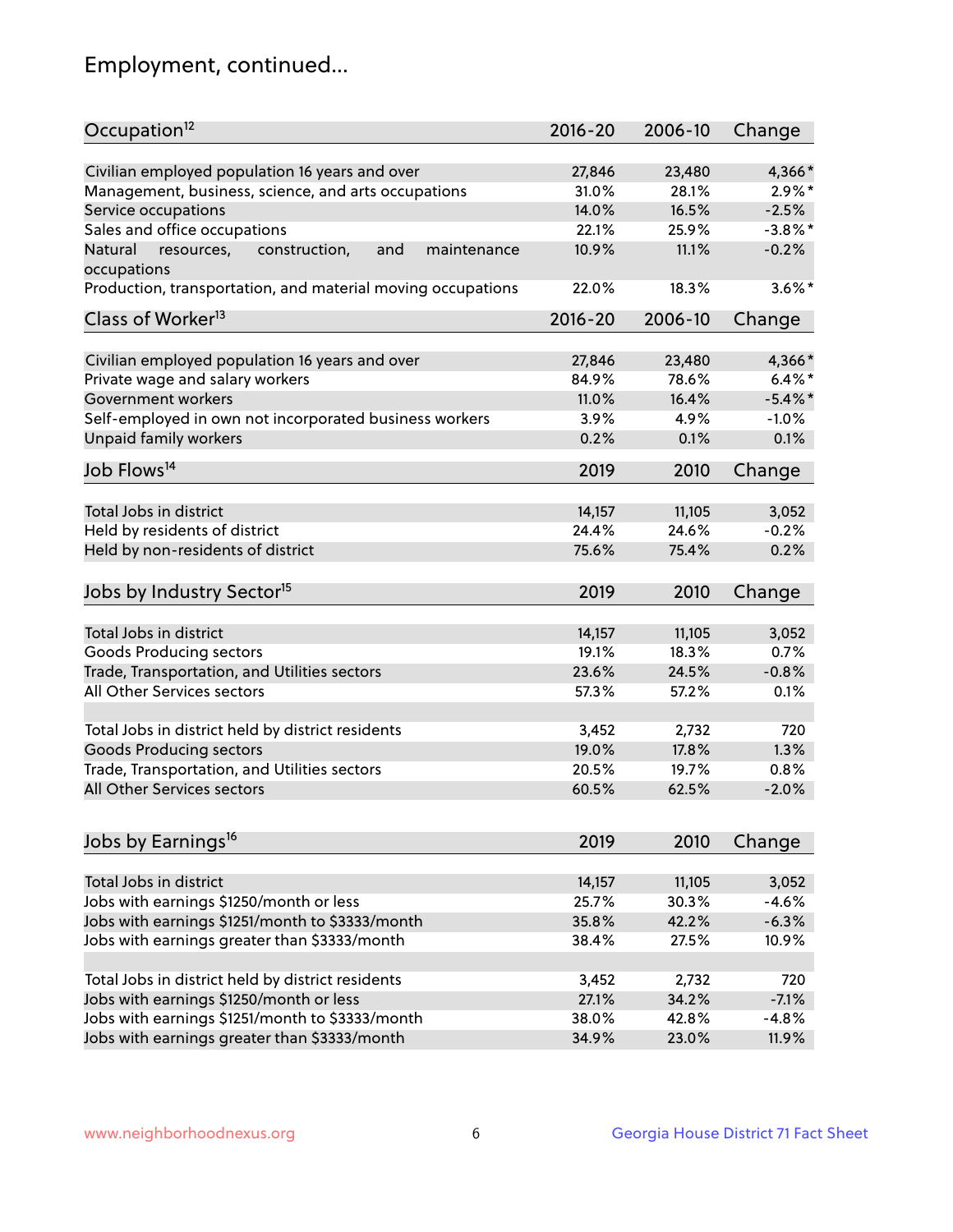## Employment, continued...

| 2019   | 2010   | Change  |
|--------|--------|---------|
|        |        |         |
| 14,157 | 11,105 | 3,052   |
| 27.0%  | 26.4%  | 0.7%    |
| 53.5%  | 56.8%  | $-3.3%$ |
| 19.4%  | 16.8%  | 2.6%    |
|        |        |         |
| 3,452  | 2,732  | 720     |
| 27.0%  | 26.1%  | 0.9%    |
| 53.0%  | 57.0%  | $-4.0%$ |
| 20.0%  | 16.9%  | 3.1%    |
|        |        |         |

#### Education

| School Enrollment <sup>18</sup>                | $2016 - 20$ | 2006-10 | Change    |
|------------------------------------------------|-------------|---------|-----------|
|                                                |             |         |           |
| Population 3 years and over enrolled in school | 15,155      | 14,582  | 573       |
| Nursery school, preschool                      | 8.8%        | 6.7%    | 2.1%      |
| Kindergarten                                   | 6.0%        | 6.5%    | $-0.6%$   |
| Elementary school (grades 1-8)                 | 43.7%       | 44.3%   | $-0.5%$   |
| High school (grades 9-12)                      | 22.0%       | 22.2%   | $-0.1%$   |
| College or graduate school                     | 19.5%       | 20.4%   | $-0.9%$   |
| Educational Attainment <sup>19</sup>           | $2016 - 20$ | 2006-10 | Change    |
|                                                |             |         |           |
| Population 25 years and over                   | 37,563      | 33,144  | 4,419*    |
| Less than 9th grade                            | 3.8%        | 6.1%    | $-2.2%$   |
| 9th to 12th grade, no diploma                  | 9.5%        | 14.1%   | $-4.5%$ * |
| High school graduate (includes equivalency)    | 32.9%       | 34.4%   | $-1.5%$   |
| Some college, no degree                        | 24.8%       | 22.1%   | $2.7\%$ * |
| Associate's degree                             | 7.8%        | 5.4%    | $2.3\%$ * |
| Bachelor's degree                              | 14.0%       | 11.6%   | $2.4\%$ * |
| Graduate or professional degree                | 7.2%        | 6.3%    | $0.9\%$   |
|                                                |             |         |           |
| Percent high school graduate or higher         | 86.7%       | 79.9%   | $6.8\%$ * |
| Percent bachelor's degree or higher            | 21.2%       | 17.9%   | $3.3\%$ * |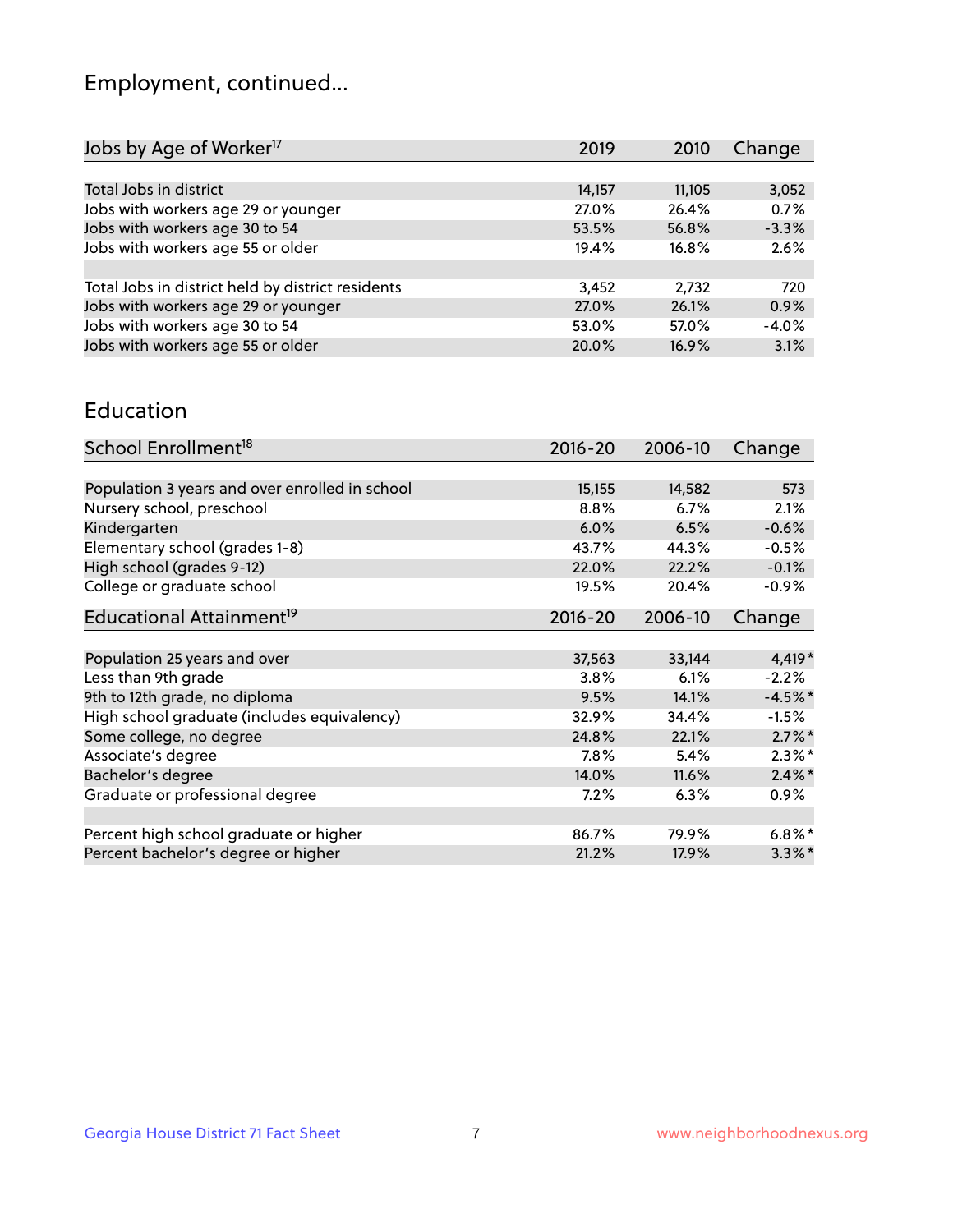## Housing

| Households by Type <sup>20</sup>                     | 2016-20      | 2006-10      | Change             |
|------------------------------------------------------|--------------|--------------|--------------------|
|                                                      |              |              |                    |
| <b>Total households</b>                              | 20,868       | 18,939       | $1,928*$           |
| Family households (families)                         | 74.1%        | 73.9%        | 0.2%               |
| With own children under 18 years                     | 33.4%        | 35.9%        | $-2.5%$            |
| Married-couple family                                | 49.4%        | 54.6%        | $-5.2%$ *          |
| With own children of the householder under 18 years  | 20.8%        | 23.7%        | $-2.8\%$ *         |
| Male householder, no wife present, family            | 7.3%         | 4.7%         | $2.6\%$ *          |
| With own children of the householder under 18 years  | 3.3%         | 2.2%         | 1.0%               |
| Female householder, no husband present, family       | 17.4%        | 14.5%        | $2.8\%$ *          |
| With own children of the householder under 18 years  | 9.3%         | 10.0%        | $-0.7%$            |
| Nonfamily households                                 | 25.9%        | 26.1%        | $-0.2%$            |
| Householder living alone                             | 20.4%        | 21.4%        | $-1.0%$            |
| 65 years and over                                    | 8.8%         | 7.0%         | $1.7\%$ *          |
|                                                      |              |              |                    |
| Households with one or more people under 18 years    | 37.9%        | 40.3%        | $-2.4%$            |
| Households with one or more people 65 years and over | 26.1%        | 20.0%        | $6.1\%$ *          |
| Average household size                               | 2.77         | 2.74         | 0.04               |
| Average family size                                  | 3.18         | 3.19         | $-0.01$            |
|                                                      |              |              |                    |
| Housing Occupancy <sup>21</sup>                      | $2016 - 20$  | 2006-10      | Change             |
|                                                      |              |              |                    |
| Total housing units                                  | 22,394       | 21,584       | 810*               |
| Occupied housing units                               | 93.2%        | 87.7%        | $5.4\%$ *          |
| Vacant housing units                                 | 6.8%         | 12.3%        | $-5.4\%$ *         |
| Homeowner vacancy rate                               | 1.4          | 4.5          | $-3.2*$            |
| Rental vacancy rate                                  | 2.0          | 9.8          | $-7.8*$            |
|                                                      |              |              |                    |
| Units in Structure <sup>22</sup>                     | $2016 - 20$  | 2006-10      | Change             |
| Total housing units                                  | 22,394       | 21,584       | 810*               |
| 1-unit, detached                                     | 78.2%        | 76.9%        | 1.3%               |
|                                                      | 2.4%         | 2.7%         | $-0.3%$            |
| 1-unit, attached<br>2 units                          | 2.3%         | 1.8%         | 0.5%               |
| 3 or 4 units                                         | 1.8%         | 2.8%         | $-1.0%$            |
|                                                      | 2.5%         | 2.6%         |                    |
| 5 to 9 units                                         |              |              | $-0.1%$            |
| 10 to 19 units                                       | 1.0%         | 1.5%         | $-0.5%$            |
| 20 or more units                                     | 2.5%         | 2.0%         | 0.5%               |
| Mobile home<br>Boat, RV, van, etc.                   | 9.2%<br>0.0% | 9.7%<br>0.0% | $-0.5%$<br>$-0.0%$ |
|                                                      |              |              |                    |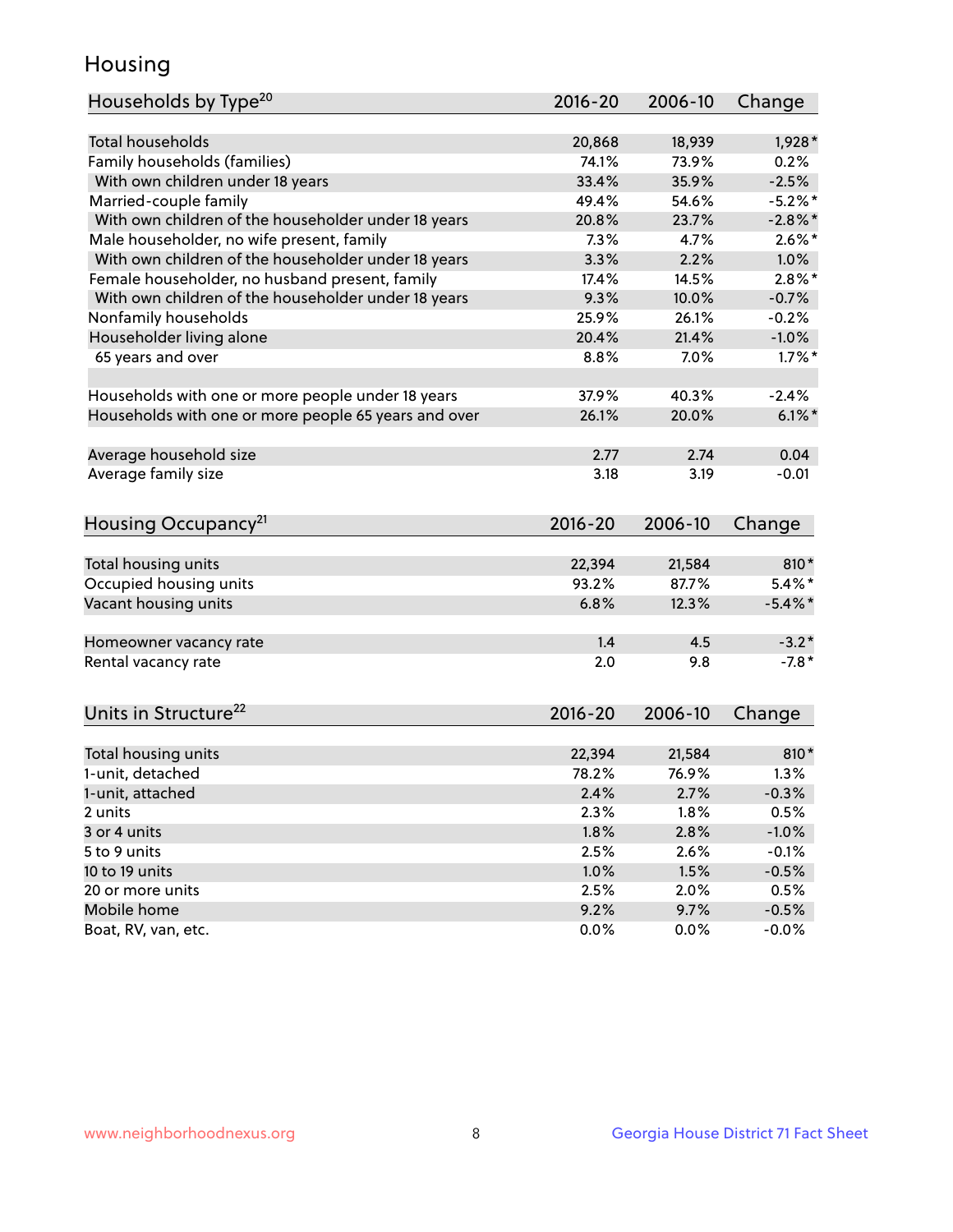## Housing, Continued...

| Year Structure Built <sup>23</sup>             | 2016-20     | 2006-10 | Change     |
|------------------------------------------------|-------------|---------|------------|
| Total housing units                            | 22,394      | 21,584  | $810*$     |
| Built 2014 or later                            | 2.2%        | (X)     | (X)        |
| Built 2010 to 2013                             | 0.6%        | (X)     | (X)        |
| Built 2000 to 2009                             | 34.1%       | 34.4%   | $-0.2%$    |
| Built 1990 to 1999                             | 22.0%       | 22.1%   | $-0.1%$    |
| Built 1980 to 1989                             | 15.6%       | 16.0%   | $-0.4%$    |
| Built 1970 to 1979                             | 12.5%       | 12.6%   | $-0.1%$    |
| Built 1960 to 1969                             | 5.5%        | 4.8%    | 0.7%       |
| Built 1950 to 1959                             | 2.4%        | 4.1%    | $-1.7%$ *  |
| Built 1940 to 1949                             | 1.8%        | 1.9%    | $-0.1%$    |
| Built 1939 or earlier                          | 3.2%        | 4.0%    | $-0.8%$    |
| Housing Tenure <sup>24</sup>                   | $2016 - 20$ | 2006-10 | Change     |
| Occupied housing units                         | 20,868      | 18,939  | $1,928*$   |
| Owner-occupied                                 | 70.3%       | 74.0%   | $-3.6\%$ * |
| Renter-occupied                                | 29.7%       | 26.0%   | $3.6\%$ *  |
| Average household size of owner-occupied unit  | 2.80        | 2.77    | 0.03       |
| Average household size of renter-occupied unit | 2.71        | 2.65    | 0.06       |
| Residence 1 Year Ago <sup>25</sup>             | 2016-20     | 2006-10 | Change     |
| Population 1 year and over                     | 57,870      | 51,701  | $6,169*$   |
| Same house                                     | 83.0%       | 81.0%   | 2.1%       |
| Different house in the U.S.                    | 16.7%       | 18.7%   | $-1.9%$    |
| Same county                                    | 8.3%        | 11.3%   | $-3.0\%$ * |
| Different county                               | 8.4%        | 7.4%    | 1.1%       |
| Same state                                     | 5.4%        | 4.9%    | 0.5%       |
| Different state                                | 3.0%        | 2.5%    | 0.5%       |
| Abroad                                         | 0.3%        | 0.4%    | $-0.1%$    |
| Value of Housing Unit <sup>26</sup>            | $2016 - 20$ | 2006-10 | Change     |
| Owner-occupied units                           | 14,672      | 14,006  | 666        |
| Less than \$50,000                             | 5.2%        | 7.1%    | $-2.0%$    |
| \$50,000 to \$99,999                           | 16.1%       | 16.8%   | $-0.7%$    |
| \$100,000 to \$149,999                         | 31.4%       | 32.0%   | $-0.6%$    |
| \$150,000 to \$199,999                         | 22.4%       | 23.3%   | $-0.9%$    |
| \$200,000 to \$299,999                         | 14.6%       | 10.9%   | $3.7\%$ *  |
| \$300,000 to \$499,999                         | 8.5%        | 7.7%    | 0.8%       |
| \$500,000 to \$999,999                         | 1.6%        | 1.8%    | $-0.2%$    |
| \$1,000,000 or more                            | 0.3%        | 0.4%    | $-0.1%$    |
| Median (dollars)                               | 145,654     | 138,716 | 6,938*     |
| Mortgage Status <sup>27</sup>                  | $2016 - 20$ | 2006-10 | Change     |
| Owner-occupied units                           | 14,672      | 14,006  | 666        |
| Housing units with a mortgage                  | 67.2%       | 76.2%   | $-9.0\%$ * |
| Housing units without a mortgage               | 32.8%       | 23.8%   | $9.0\%$ *  |
|                                                |             |         |            |

Georgia House District 71 Fact Sheet 9 9 9 www.neighborhoodnexus.org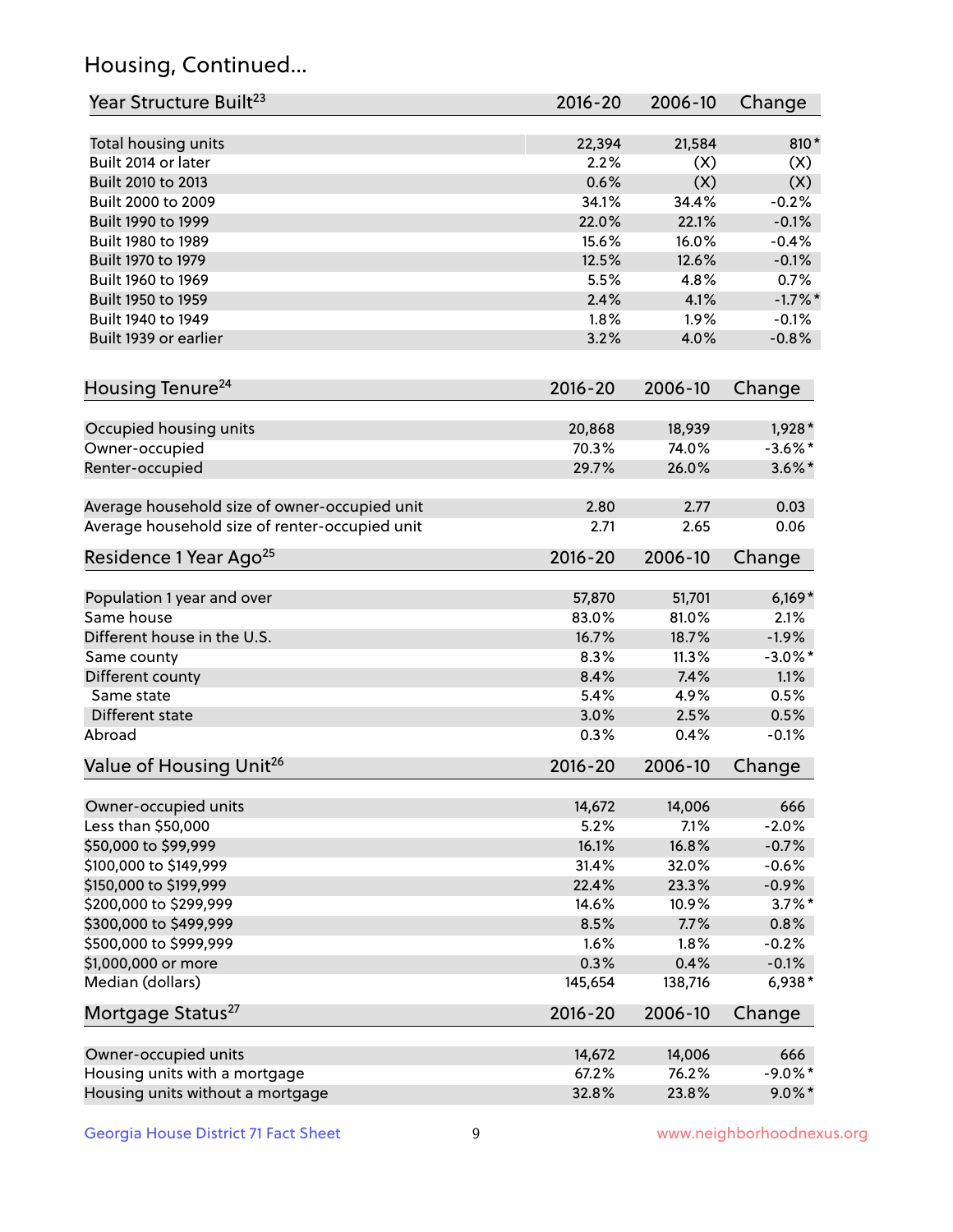## Housing, Continued...

| Selected Monthly Owner Costs <sup>28</sup>                                            | 2016-20     | 2006-10 | Change     |
|---------------------------------------------------------------------------------------|-------------|---------|------------|
| Housing units with a mortgage                                                         | 9,859       | 10,674  | $-815*$    |
| Less than \$300                                                                       | 0.0%        | 0.0%    | $0.0\%$    |
| \$300 to \$499                                                                        | 1.2%        | 1.8%    | $-0.5%$    |
| \$500 to \$999                                                                        | 32.2%       | 26.5%   | $5.7\%$ *  |
| \$1,000 to \$1,499                                                                    | 44.3%       | 43.2%   | 1.1%       |
| \$1,500 to \$1,999                                                                    | 15.8%       | 18.8%   | $-2.9%$    |
| \$2,000 to \$2,999                                                                    | 5.8%        | 7.0%    | $-1.2%$    |
| \$3,000 or more                                                                       | 0.6%        | 2.8%    | $-2.2%$    |
| Median (dollars)                                                                      | 1,148       | 1,216   | $-67*$     |
| Housing units without a mortgage                                                      | 4,813       | 3,331   | $1,482*$   |
| Less than \$150                                                                       | 2.8%        | 2.0%    | 0.8%       |
| \$150 to \$249                                                                        | 18.0%       | 18.7%   | $-0.7%$    |
| \$250 to \$349                                                                        | 28.4%       | 30.7%   | $-2.3%$    |
| \$350 to \$499                                                                        | 29.5%       | 32.2%   | $-2.7%$    |
| \$500 to \$699                                                                        | 16.7%       | 9.5%    | 7.1%       |
| \$700 or more                                                                         | 4.7%        | 6.9%    | $-2.2%$    |
| Median (dollars)                                                                      | 354         | 346     | 9          |
| Selected Monthly Owner Costs as a Percentage of<br>Household Income <sup>29</sup>     | $2016 - 20$ | 2006-10 | Change     |
| Housing units with a mortgage (excluding units where<br>SMOCAPI cannot be computed)   | 9,826       | 10,655  | $-829$     |
| Less than 20.0 percent                                                                | 50.6%       | 35.0%   | 15.6%*     |
| 20.0 to 24.9 percent                                                                  | 19.0%       | 17.0%   | 2.0%       |
| 25.0 to 29.9 percent                                                                  | 8.7%        | 13.0%   | $-4.4\%$ * |
| 30.0 to 34.9 percent                                                                  | 4.4%        | 8.5%    | $-4.1\%$ * |
| 35.0 percent or more                                                                  | 17.3%       | 26.4%   | $-9.1\%$ * |
| Not computed                                                                          | 33          | 19      | 14         |
| Housing unit without a mortgage (excluding units where<br>SMOCAPI cannot be computed) | 4,790       | 3,249   | $1,541*$   |
| Less than 10.0 percent                                                                | 67.0%       | 41.1%   | 25.9%*     |
| 10.0 to 14.9 percent                                                                  | 16.0%       | 21.4%   | $-5.4%$    |
| 15.0 to 19.9 percent                                                                  | 5.3%        | 8.8%    | $-3.5%$    |
| 20.0 to 24.9 percent                                                                  | 3.3%        | 7.3%    | $-3.9\%$ * |
| 25.0 to 29.9 percent                                                                  | 1.2%        | 5.7%    | $-4.5%$    |
| 30.0 to 34.9 percent                                                                  | 1.9%        | 3.2%    | $-1.3%$    |
| 35.0 percent or more                                                                  | 5.2%        | 12.6%   | $-7.4%$    |
| Not computed                                                                          | 23          | 82      | $-60$      |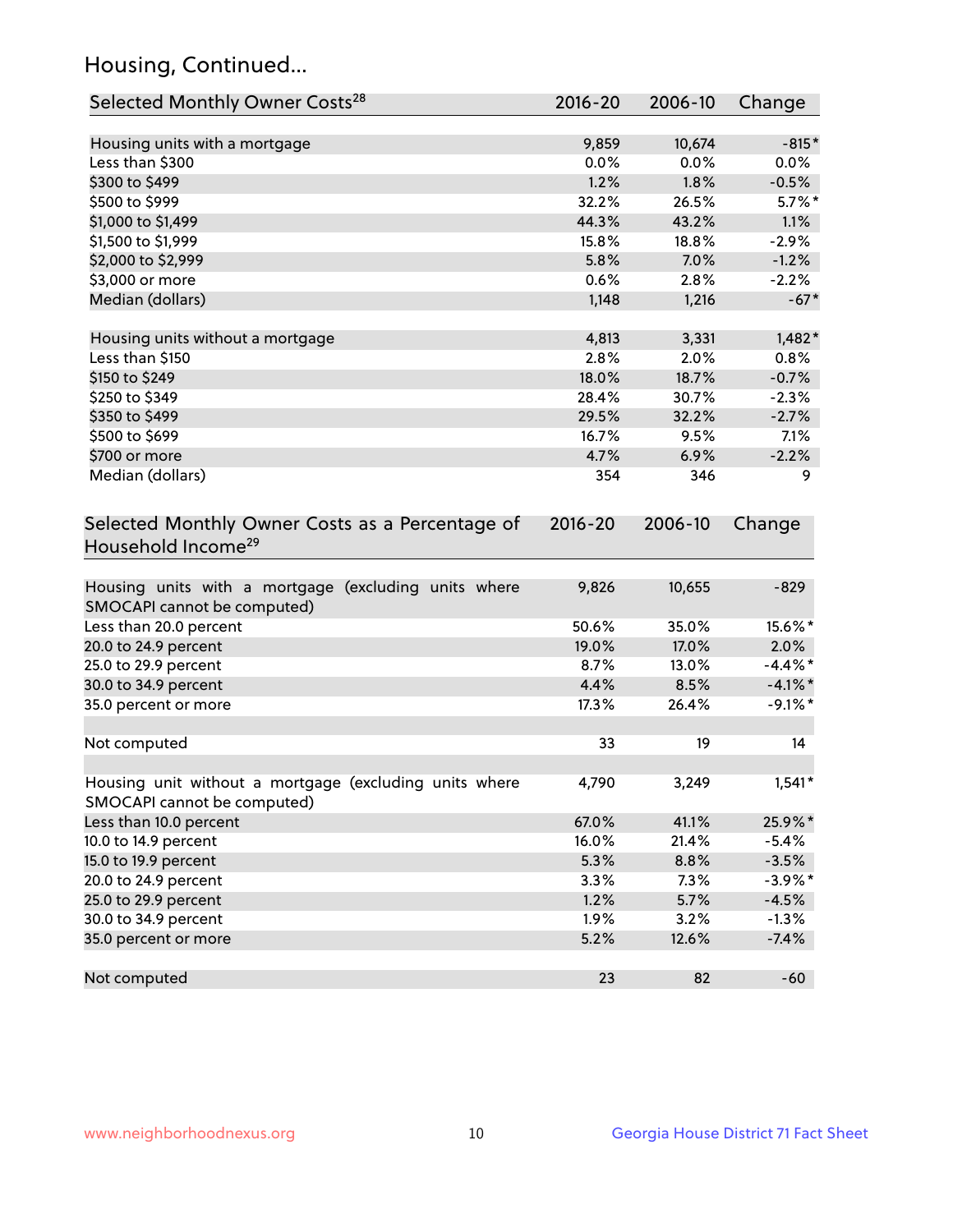## Housing, Continued...

| Gross Rent <sup>30</sup>   | 2016-20 | 2006-10 | Change      |
|----------------------------|---------|---------|-------------|
|                            |         |         |             |
| Occupied units paying rent | 5,865   | 4,636   | $1,229*$    |
| Less than \$200            | 1.4%    | 1.0%    | 0.4%        |
| \$200 to \$499             | 7.5%    | 10.7%   | $-3.2%$     |
| \$500 to \$749             | 14.2%   | 30.1%   | $-16.0\%$ * |
| \$750 to \$999             | 28.3%   | 29.5%   | $-1.1%$     |
| \$1,000 to \$1,499         | 44.6%   | 22.6%   | 22.1%*      |
| \$1,500 to \$1,999         | 2.4%    | 3.8%    | $-1.3%$     |
| \$2,000 or more            | 1.5%    | 2.3%    | $-0.8%$     |
| Median (dollars)           | 990     | 875     | $114*$      |
|                            |         |         |             |
| No rent paid               | 331     | 297     | 33          |
|                            |         |         |             |

| Gross Rent as a Percentage of Household Income <sup>31</sup>                   | $2016 - 20$ | 2006-10 | Change      |
|--------------------------------------------------------------------------------|-------------|---------|-------------|
|                                                                                |             |         |             |
| Occupied units paying rent (excluding units where GRAPI<br>cannot be computed) | 5,773       | 4,594   | $1,179*$    |
| Less than 15.0 percent                                                         | 17.0%       | 11.2%   | 5.8%        |
| 15.0 to 19.9 percent                                                           | 22.3%       | 17.0%   | 5.3%        |
| 20.0 to 24.9 percent                                                           | 14.1%       | 8.5%    | 5.7%        |
| 25.0 to 29.9 percent                                                           | 10.2%       | 8.6%    | 1.6%        |
| 30.0 to 34.9 percent                                                           | 4.6%        | 8.3%    | $-3.7%$     |
| 35.0 percent or more                                                           | 31.8%       | 46.4%   | $-14.6\%$ * |
|                                                                                |             |         |             |
| Not computed                                                                   | 423         | 340     | 83          |

## Transportation

| Commuting to Work <sup>32</sup>           | 2016-20 | 2006-10 | Change    |
|-------------------------------------------|---------|---------|-----------|
|                                           |         |         |           |
| Workers 16 years and over                 | 27,424  | 22,847  | 4,578 *   |
| Car, truck, or van - drove alone          | 80.7%   | 81.3%   | $-0.6%$   |
| Car, truck, or van - carpooled            | 11.2%   | 13.2%   | $-1.9%$   |
| Public transportation (excluding taxicab) | 0.4%    | 0.3%    | 0.0%      |
| Walked                                    | 0.3%    | 0.6%    | $-0.3%$   |
| Other means                               | 2.3%    | 2.9%    | $-0.6%$   |
| Worked at home                            | 5.1%    | 1.8%    | $3.3\%$ * |
|                                           |         |         |           |
| Mean travel time to work (minutes)        | 32.6    | 30.8    | $1.8*$    |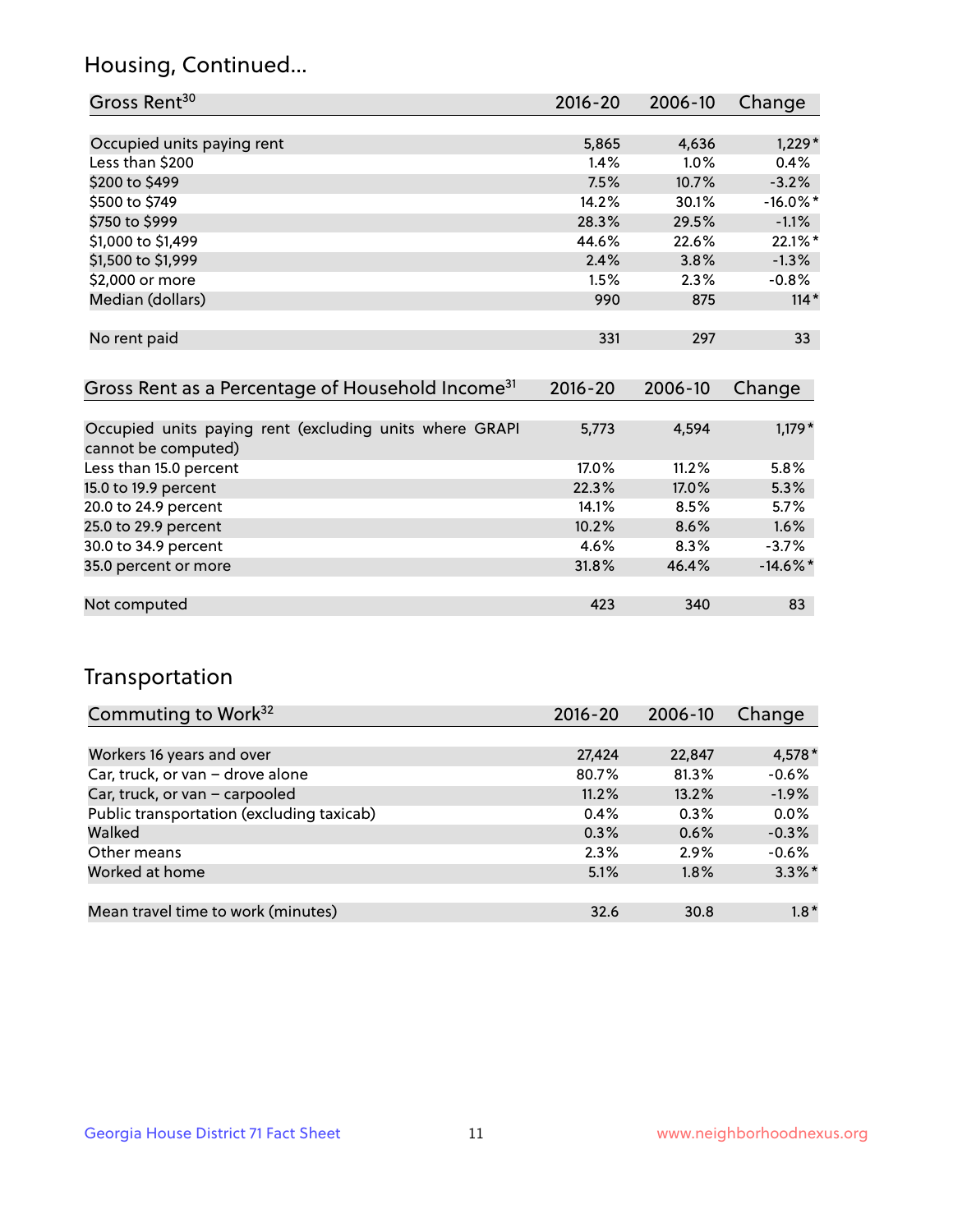## Transportation, Continued...

| Vehicles Available <sup>33</sup> | 2016-20 | 2006-10 | Change   |
|----------------------------------|---------|---------|----------|
|                                  |         |         |          |
| Occupied housing units           | 20,868  | 18,939  | $1,928*$ |
| No vehicles available            | 2.8%    | 4.5%    | $-1.7%$  |
| 1 vehicle available              | 28.8%   | 29.7%   | $-1.0%$  |
| 2 vehicles available             | 41.2%   | 38.7%   | 2.5%     |
| 3 or more vehicles available     | 27.2%   | 27.0%   | 0.2%     |

#### Health

| Health Insurance coverage <sup>34</sup>                 | 2016-20 |
|---------------------------------------------------------|---------|
|                                                         |         |
| Civilian Noninstitutionalized Population                | 57,874  |
| With health insurance coverage                          | 88.0%   |
| With private health insurance coverage                  | 67.5%   |
| With public health coverage                             | 31.5%   |
| No health insurance coverage                            | 12.0%   |
| Civilian Noninstitutionalized Population Under 19 years | 15,622  |
| No health insurance coverage                            | 3.3%    |
| Civilian Noninstitutionalized Population 19 to 64 years | 35,153  |
| In labor force:                                         | 27,943  |
| Employed:                                               | 26,401  |
| With health insurance coverage                          | 84.3%   |
| With private health insurance coverage                  | 80.5%   |
| With public coverage                                    | 6.7%    |
| No health insurance coverage                            | 15.7%   |
| Unemployed:                                             | 1,542   |
| With health insurance coverage                          | 56.8%   |
| With private health insurance coverage                  | 44.4%   |
| With public coverage                                    | 12.4%   |
| No health insurance coverage                            | 43.2%   |
| Not in labor force:                                     | 7,210   |
| With health insurance coverage                          | 78.1%   |
| With private health insurance coverage                  | 46.1%   |
| With public coverage                                    | 39.5%   |
| No health insurance coverage                            | 21.9%   |